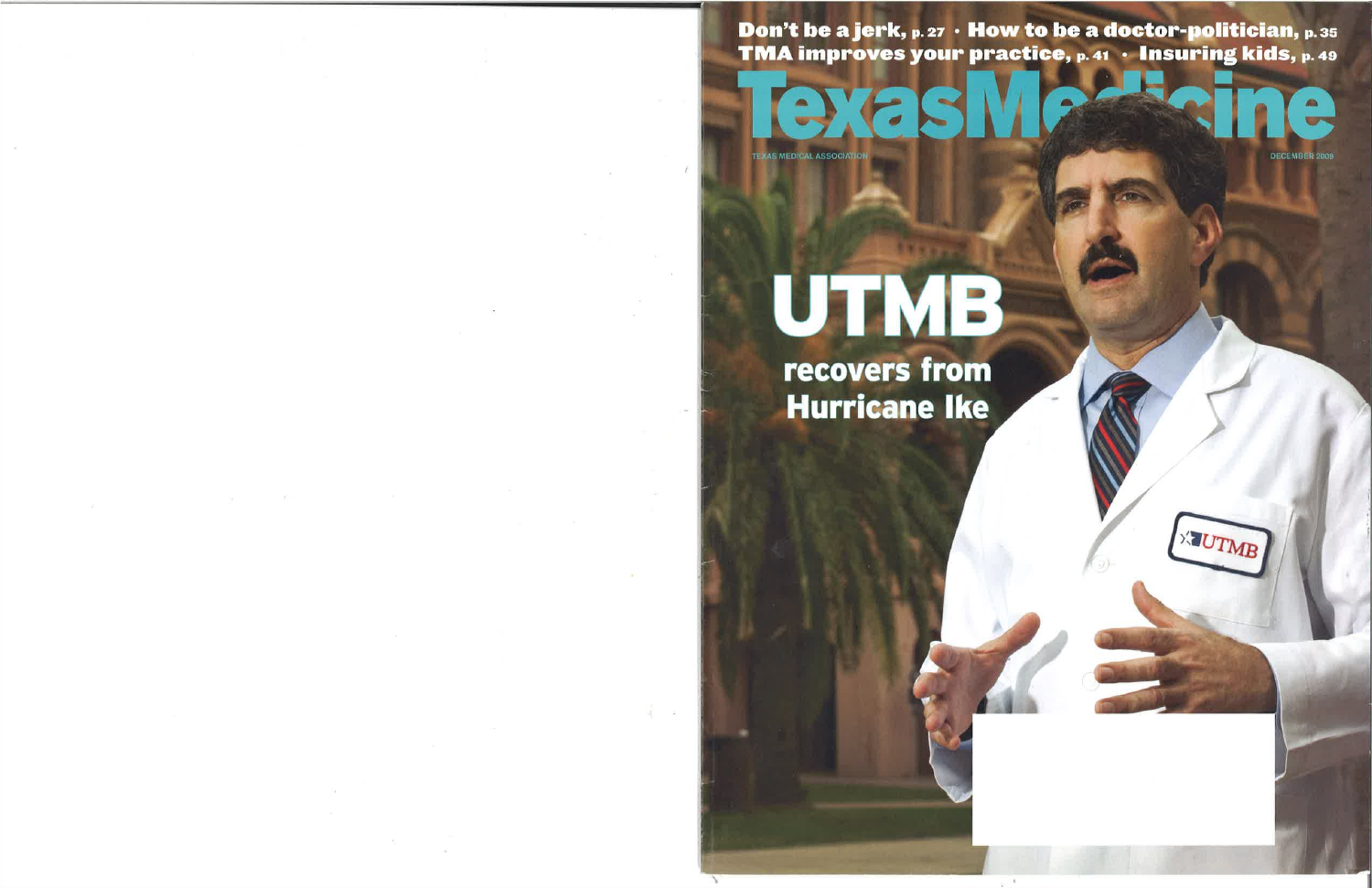### Gover Story

"l think what struck me the most is our students, how resilient they are. And also how supportive of their school they are. They were chompinq at the bit to get back to the island to help, whether it was cleaning out houses or seeing patients in a clinic."

things you've got to have for those beds that we had pre-Ike."

Dr. Richardson also says the uncertainty over UTMB's future on Galveston Island also took a toll on faculty, staff, and students alike.

That uncertainty, however, passed when lawmakers reaffirmed their support for keeping UTMB in Galveston by passing a \$300 million supplemental appropriations bill to pay for repair of campus facilities. That money, along with funds from an insurance policy, philanthropic donations, and matching dollars from the Federal Emergency Management Agency, will finance the \$667 million building project approved by the Board of Regents, Dr. Raimer says.

There was some suggestion in legislative circles that UTMB might be moved elsewhere. That was met with a considerably negative reaction on campus, she says.

"I'm getting sentimental, but it's hard to think that there would not be a University of Texas Medical Branch in Galveston, particularly when we've got the wherewithal to build it such that we shouldn't sustain the kind of damage that we sustained this go-round," Dr. Richardson said,

#### RETURNING TO NORMALCY

Ike's long-term impact on UTMB is still unknown, but some faculty members say there already are obvious signs of change. For one, UTMB likely will not be quite the tight-knit environment where most faculty, staff, and students worked and learned on the main campus.

While it remains a long journey, UTMB officials say things are settling back into place. They planned to issue construction management contracts for much of the repair and mitigation work before the end of the year, and Dr. Raimer says they have some "impressive plans" for restructuring John Sealy Hospital, as well as addressing learning spaces across campus.

In the end, Dr. Raimer says he has been impressed with the "resilience" of the students and the employees of UTMB.

It is likely that most first-floor space throughout the campus will be converted to conference room or classroom space that does not require expensive equipment that would be in harm's way.

"We're already seeing that," said Dr. Richardson. "Rather than having 90 percent of our clinical activity on the campus, we're going to be seeing a significant proportion of our clinical activity going out of Galveston and onto the mainland. That makes it a little different. It changes the feel of the campus. For the most part, we were all here together. Now we're going to be like most academic health science centers in that we're going to be spread out to other geographic areas."

Ken Ortolon is senior editor of Texas Medicine. You can reach him by telephone at (8OO) 880-1 3OO, ext. 1 392, or (51 2) 370-1 392; by fax at (51 2) 370-1 629; or by e-mail at ken.ortolon@texmed.org.

## A history of tobacco advertising

A compilation of powerful and chilling images and artifacts reflecting more than a century of tobacco ads, promotion, and news coverage is on display in the History of Medicine Gallery on the first floor of the Texas Medical Association building in Austin.  $>$ 

Dr. Raimer says there are other changes taking place as well, and he sees it as an opportunity to improve.

"Change can be good, and I think many lof the facultyl view this as an opportunity to change styles of practice," he said. "There is a real, real major movement on patient services, improving the way we treat the patient and delivering patient-centered care.

"There certainly has been a lot of change to the campus itself," he continued, "and the way we put it back together to improve service to patients, whether it's scheduling in the outpatient area or day surgery or just the services within the hospital itself."

"This would be a great environment for whining because you still look around town and there are dead trees and this isn't working or that isn't working," he said. "But I don't hear a lot of whining.

"I think what struck me the most is our students, how resilient they are," he added. "And also how supportive of their school they were. They were chomping at the bit to get back to the island to help, whether it was cleaning out houses or seeing patients in a clinic."

Dr. Lieberman says despite the disruption, all UTMB fourth-year students graduated on time and scored high on their board and clinical skills exams. "While their education and their lives were disrupted, their education stayed on track and the academic achievements have not suffered as a result," he said.

And, Dr. Richardson praised the faculty and staff who have devoted many hours to putting UTMB back together while dealing with their own personal losses.

"It was inspiring to me," she said. "There were people coming to work every day doing everything they could to get UTMB back up and open, and I knew full well that they had lost everything. Their houses were demolished; they'd lost all their clothing, everything. And yet they came to work every day.

"It's been a tough go, but this is a tough bunch down here. They do best when things are at their worst and they certainly have come through."  $\star$ 



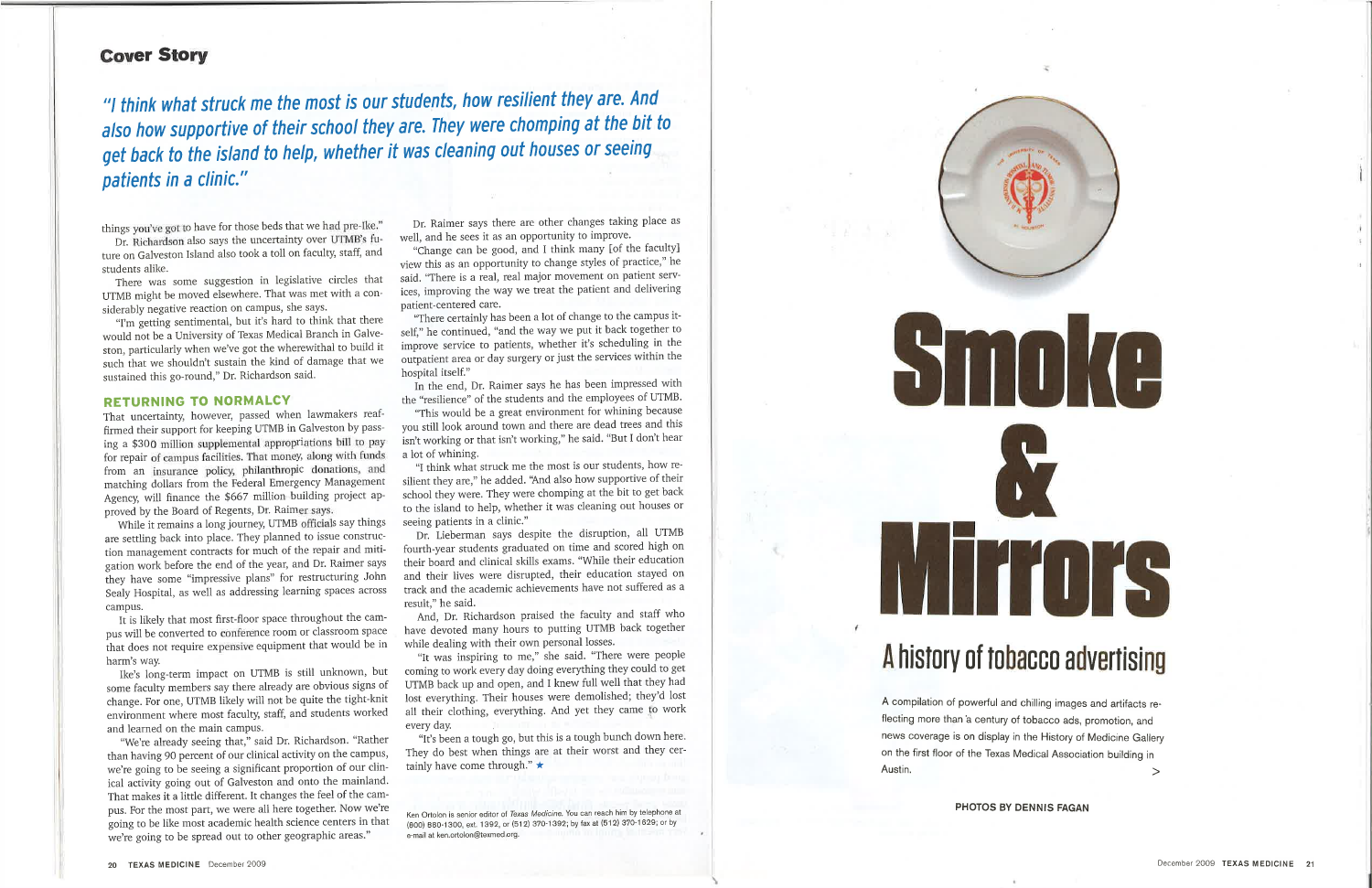## **Smoke & Mirrors**



Airlines used to allow smoking on board and even handed out samples.

#### Among items exhibited are:

- An interactive kiosk with links to televised tobacco advertisements;
- Cartoons by Pulitzer Prize-winning artists:
- Tobacco advertisements targeting young adults and children;
- Newspapers from 1964 with the surgeon general's declaration that smoking is linked to cancer;
- Free sample cigarette packs for airline passengers; and
- Antismoking posters.

The History of Medicine Gallery is open Monday through Friday from 8:15 am to 6:30 pm.

For more information or to schedule a group tour, call Betsy Tyson, TMA Knowledge Center special collections coordinator, at (800) 880-1300, ext. 1552, or (512) 370-1552.





Critics said "Joe Camel" enticed children and young adults to smoke.



"The roles I play in movies are far from easy on my voice-I can't risk throat irritation. So I smoke Camels-they're mild"

**PULAR, HANDSOME OLLYWOOD STAR** "I've been around movie sets long enough to know how important cigarette mildness is to an actor.

So when it came to deciding what cigarette was just right for my throat  $-1$  was very particular. I made a sensible test-my own 30-Day Camel Mildness Test!

"I gave Camels a real tryout for 30 days. The most pleasure I ever had from smoking. My own 'T-Zone' told me just how mild and good tasting a cigarette can be! I found out for myself why more people smoke Camels than any other cigarette!"

Make your own 30-Day Camel **MILDNESS Test** in your T-Zone" (T for Throat, T for Taste)



Celebrity endorsements by movie stars and athletes were a staple of tobacco advertising.